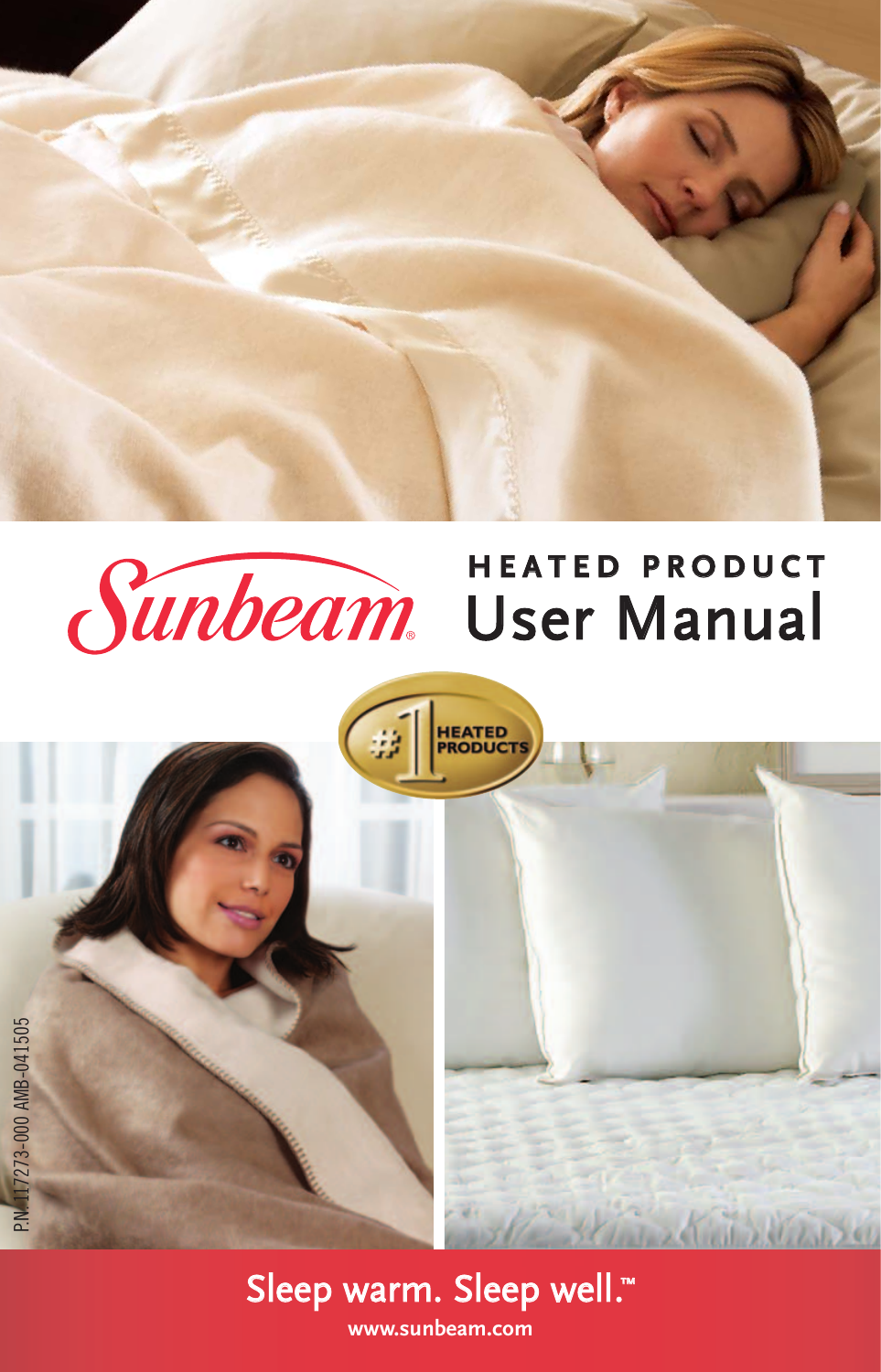# **IMPORTANT INSTRUCTIONS DO NOT DESTROY**

### **Warnings and Safeguards**

As with all electrical products, misuse of product or failure to properly follow the instructions may cause overheating, fire or personal injury. Please read the product label and all of the instructions before using your warming product.

- 1. Do not use this warming product with an infant, a child, an incapacitated person, a paraplegic, a quadriplegic, a diabetic, one insensitive to heat such as a person with poor blood circulation, or anyone who cannot clearly understand the instructions and/or operate the controls.
- 2. Do not use with damaged cords. Damaged cords can lead to fire. Do not trap, fold, cross or pinch cords between bed slats, mattress or springs, or against walls, footboards or bed frame.
- 3. Do not dry clean this warming product. Cleaning liquid may damage the insulation of the heating element. Improper laundering may cause problems with the heating wire which can lead to fire.
- 4. Do not pinch, flex or expose the heating wire to rubbing. A damaged heating wire may result in possible overheating or fire.
- 5. Turn off the control for the warming product when not using.
- 6. Keep control away from an open window.
- 7. Do not use pins; they may damage the electric wiring.
- 8. Be sure this blanket/mattress pad/throw is used only on an AC supply current circuit of 110-120 volts. Do not use with an extension cord.
- 9. May experience increased heat in areas where warming product is bunched or folded while in use.
- 10. Keep all dogs, cats and other pets away from this warming product. This is an electrical appliance that they can damage or be injured by.
- 11. Do not use blanket/mattress pad on a waterbed, sofa, bunk bed or mechanically adjustable bed and do not use throw on a waterbed, bunk bed or mechanically adjustable bed.
- 12. Do not use another electronic heating device in conjunction with your warming product.
- 13. Use the proper size blanket/mattress pad for your bed. For example, use a Twin Size warming blanket on a Twin Size bed.
- 14. If the following Important Instructions are not followed, the warming product will not operate properly.
- 15. Not for hotel, motel or other institutional use.
- 16. If you see the warming product operating improperly, unplug it immediately and call Sunbeam Consumer Care at 800-892-7684.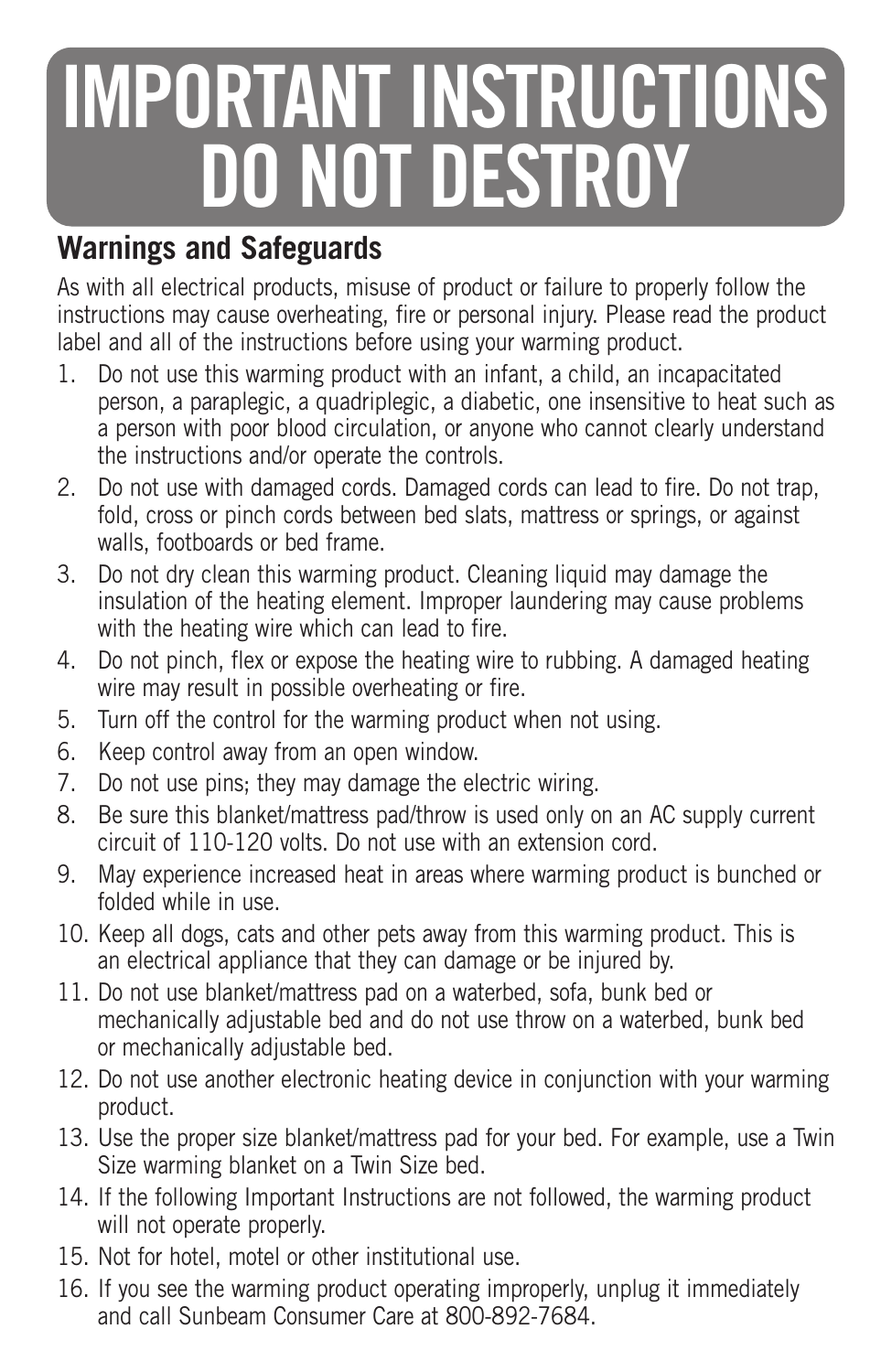# **Welcome**

Thank you for choosing a Sunbeam® warming product. With your purchase you've made a real investment in your comfort and can look forward to staying warm and cozy for many cool days to come.

With over 50 years of experience and over 25 million households using a Sunbeam® warming product, rest comfortably knowing that you can trust the Sunbeam® brand for quality and performance.

So get ready for a more restful sleep.

### **Table of contents**

| <b>Heated Blanket and Mattress Pad</b> |
|----------------------------------------|
|                                        |
|                                        |
| <b>Warming Throw</b>                   |
|                                        |
|                                        |
|                                        |
|                                        |
|                                        |
| How to Obtain Warranty Service  10     |

**DO NOT RETURN THIS PRODUCT TO THE PLACE OF PURCHASE.** If you have any questions while setting up or using your product, please visit us on the World Wide Web at: **www.sunbeam.com** or contact Sunbeam Consumer Care at: (800) 892-7684.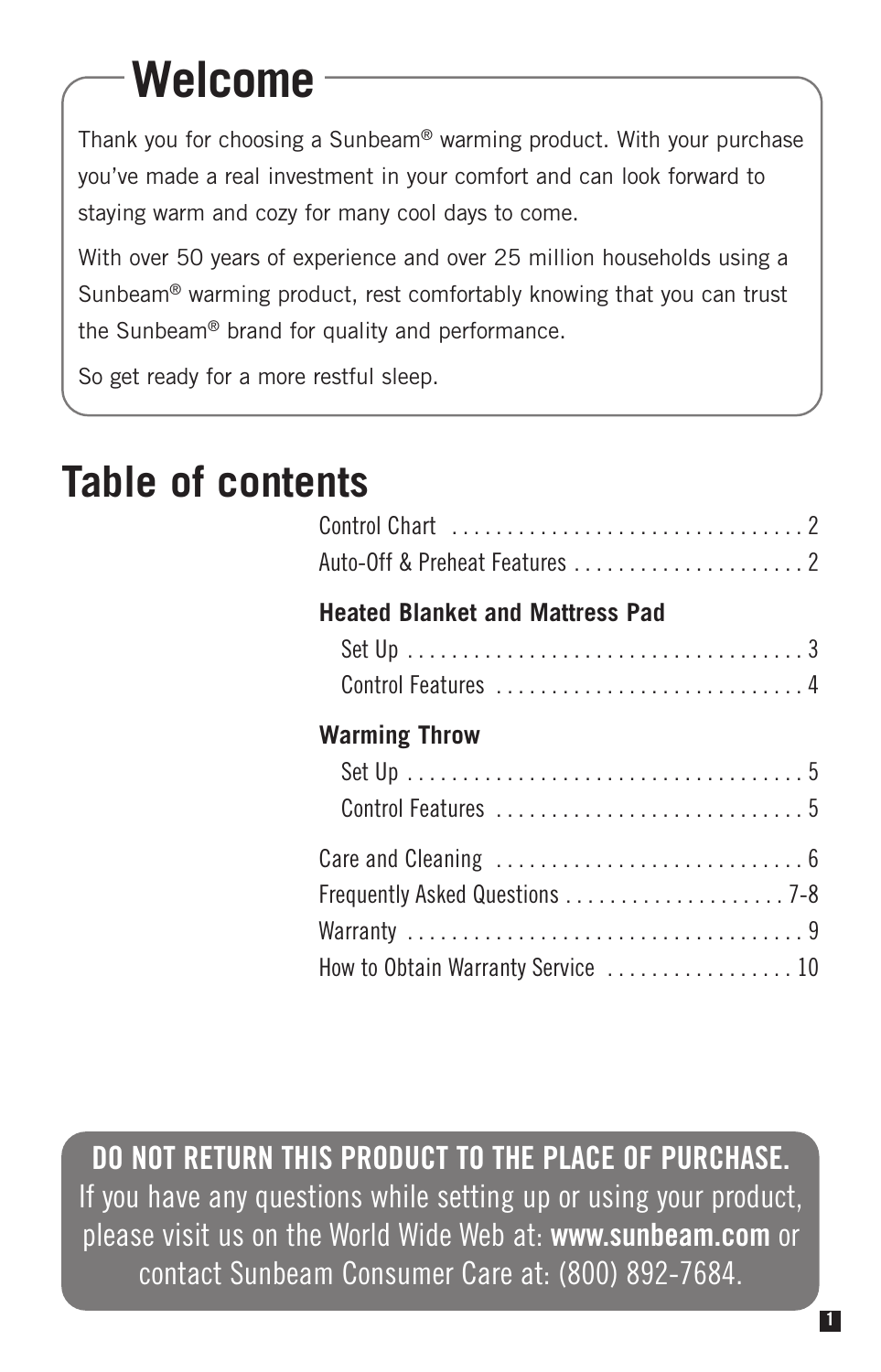### **Control Chart**

|                         | SmartSense™                    | ChoicePlus™             | StyleSmart™                    | ViewEasv™                       | SimpliTouch™                    | EasvSet™                                          | <b>ISlimStvle™A0I</b> | SlimStvle™           |
|-------------------------|--------------------------------|-------------------------|--------------------------------|---------------------------------|---------------------------------|---------------------------------------------------|-----------------------|----------------------|
|                         |                                | $\Delta$<br>$\circ$     | 09                             | 6                               | $\mathscr{E}_{\sigma}$<br>40.   |                                                   | $\bigcirc$            |                      |
|                         | <b>G85</b><br>(Single Control) | 85P<br>(Single Control) | <b>H85</b><br>(Single Control) | <b>D85P</b><br>(Single Control) | <b>K85P</b><br>(Single Control) | J85P/J85D<br>(Single Control)                     | <b>A85AP</b>          |                      |
| <b>Style Number</b>     | G85KQ<br>(Dual Control)        | 85KQP<br>(Dual Control) | <b>H85KQ</b><br>(Dual Control) | D85KQP<br>(Dual Control)        | K85KQP<br>(Dual Control)        | <b>J85KQP/</b><br><b>J85KQP</b><br>(Dual Control) | <b>Throw</b>          | A85P<br><b>Throw</b> |
| <b>Backlit Display</b>  | $\circ$                        | $\circ$                 | O                              | $\circ$                         |                                 |                                                   |                       |                      |
| Auto-Off                | 10 hour                        | 10 hour                 | 10 hour                        | 10 hour                         | 10 hour                         |                                                   | 3 hour                |                      |
| <b>Warming Settings</b> | 10                             | 20                      | 10                             | 10                              | 10                              | 10                                                | 3                     | 3                    |
| <b>Silent Operation</b> | ٥                              | ٥                       | O                              | $\circ$                         | ٥                               | o                                                 | ٥                     | O                    |
| Preheat                 | ٥                              | ٥                       |                                |                                 |                                 |                                                   |                       |                      |
| <b>Easy Operation</b>   | o                              | O                       | O                              | O                               | O                               | o                                                 | ٥                     | O                    |
| Easy Grip               | $\circ$                        | O                       | o                              | $\circ$                         | $\circ$                         | o                                                 | o                     | O                    |
| Interchangeable Top     | $\circ$                        |                         |                                |                                 |                                 |                                                   |                       |                      |
| <b>Auto Dimmer</b>      |                                |                         |                                |                                 | $\circ$                         | o                                                 |                       |                      |

### **Auto-Off & Preheat Features**

#### **Auto-Off Feature**

(selected models only)**:**

The "Auto-Off" feature is designed for conservation of energy by automatically turning your blankets or mattress pad off after 10 hours of continuous use (3 hours for throws).

**For Dual Controls:** Each control operates independently and will turn off 10 hours after the control is turned "On".



**Note:** After a power outage, the "Auto-Off" feature automatically resets the timer.

#### **To restart all warming products after a power failure:**

Press the power button and the warming product will begin to warm.

#### **Preheat Feature**

(selected models only)**:**

- **1** To use the preheat feature, simply press the round "On/Off" button and then press the "Preheat" button. The display will show "PH" while the function is activated. The preheat function will heat the bed for a period of 30 minutes and the control will return to its previous setting.
- **2** To reset the preheat feature, simply turn off the control and then turn it back on by pressing the "On/Off" button.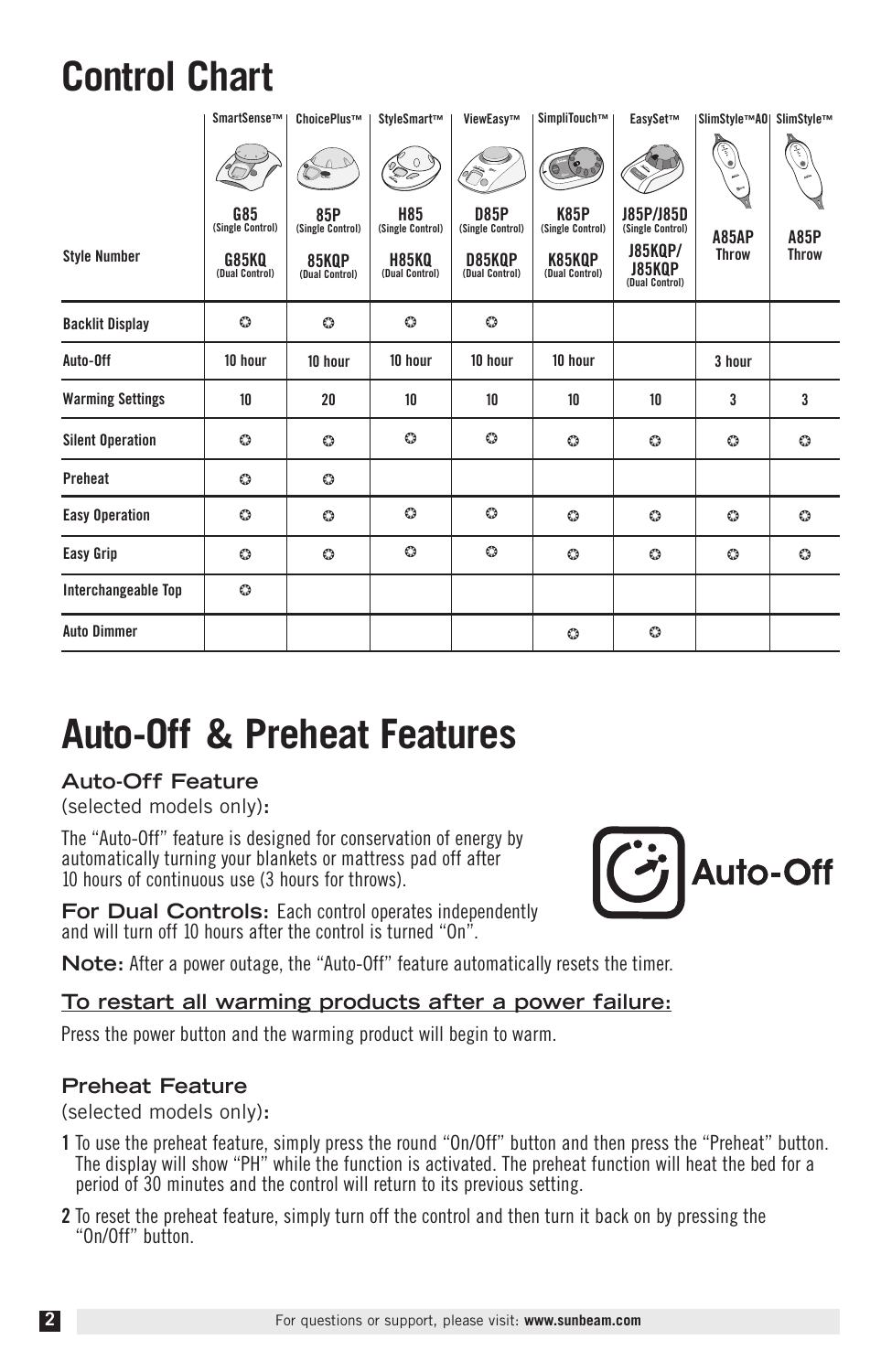#### For questions or support, please visit: **www.sunbeam.com**

### **Heated Blanket and Mattress Pad Set Up**

- **1** Place the heated blanket/mattress pad on the bed with the label at the foot of the bed facing upward.
- **2** Make sure the cord is connected into the module at the bottom of the heated blanket/mattress pad until the plastic hinges click into place. **CAUTION:** Cord must be COMPLETELY CONNECTED. A risk of fire could result from a loose connection.
- **3** Run the control cord on the floor under the bed. Do not sandwich cord between the mattress and box spring. Avoid any tangling or pinching.
- **4 Control Placement:**



**• Single Control for heated blanket or mattress pad** – the control can be placed on either side of the bed.



**5** Plug power cord into a 110-120 volt wall outlet.



**CAUTION:** Do not plug main power cord into the wall outlet until you have completely set up your warming product per the instructions.

• Disconnect power cord from wall before detaching control from warming product.

• Always make sure cords are NOT trapped or pinched between bed slats, mattress,

springs, against wall, foot board or bed frame, or between furniture, walls or chairs. **CAUTION:** Do not attempt to force the plug. This appliance has a polarized plug (one blade is wider than the other). To reduce the risk of electrical shock, this plug is intended to fit only one way into an outlet. If the plug does not fit in the outlet, reverse the plug. If it still does not fit, contact a qualified electrician.

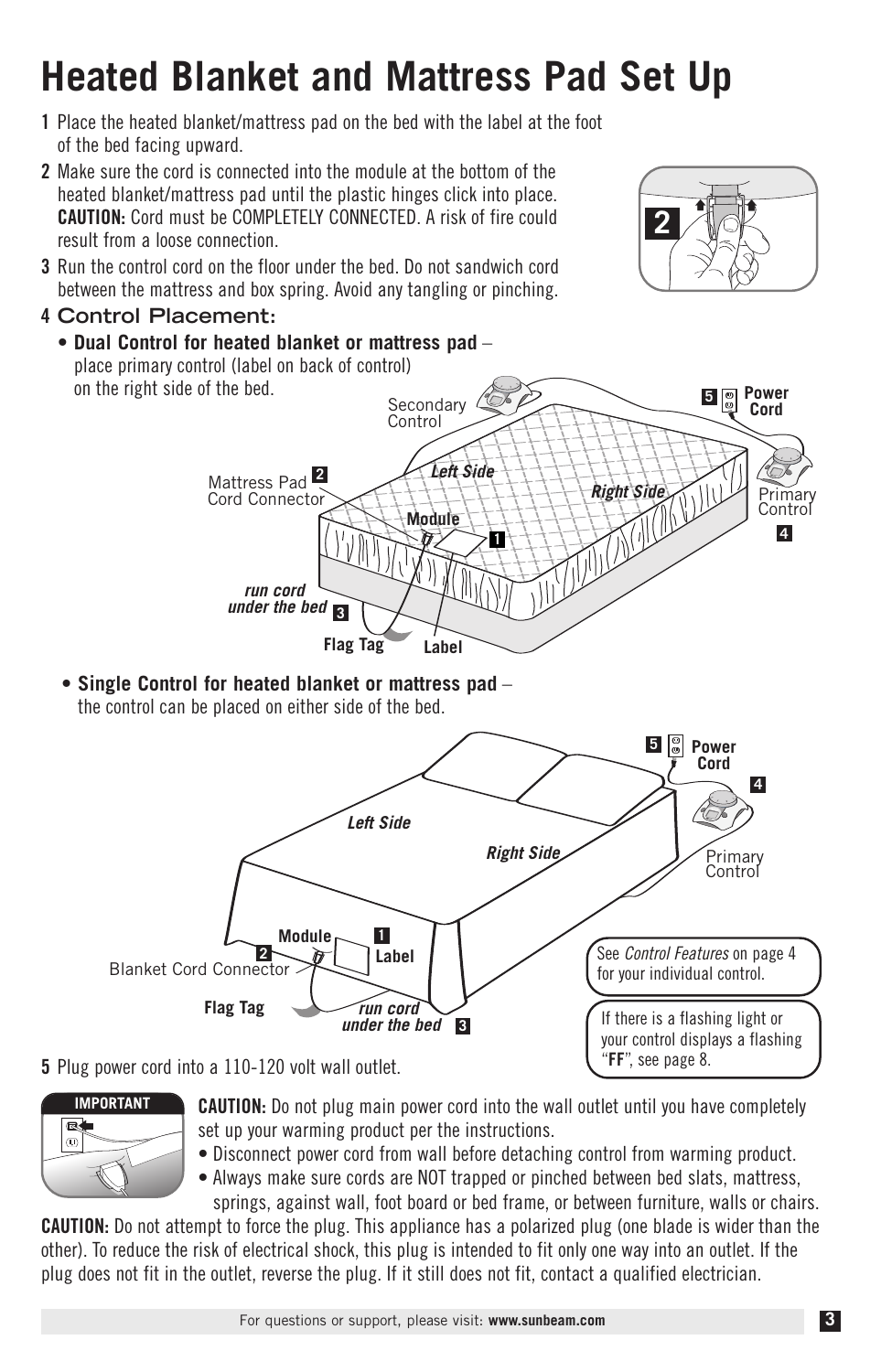### **Control Features**



**ChoicePlus™**



**StyleSmart™**



**ViewEasy™**



**SimpliTouch™ Features:**





**(Single Control) G85KQ (Dual Control)**

**G85**

**85P (Single Control) 85KQP (Dual Control)**

**H85 (Single Control) H85KQ (Dual Control)**

**D85P (Single Control) D85KQP (Dual Control)**

#### **Features:**

- INTERCHANGEABLE COVERPLATES Two colors included
- DIGITAL CONTROL with backlit LCD for nighttime viewing
- AUTO-OFF 10 hour independent auto-off *(see page 2)*
- 10 TEMPERATURE SETTINGS select your personal comfort level
- SILENT OPERATION no clicking when adjusting the temperature
- PREHEAT for cozy warmth before bedtime *(see page 2)*
- SOLID STATE for accurate and consistent heat control
- EASY OPERATION electronic digital control for easy operation
- EASY GRIP ergonomic control for easy operation

#### **Features:**

- DIGITAL CONTROL with backlit LCD for nighttime viewing
- AUTO-OFF 10 hour independent auto-off *(see page 2)*
- 20 TEMPERATURE SETTINGS select your personal comfort level
- SILENT OPERATION no clicking when adjusting the temperature
- PREHEAT for cozy warmth before bedtime *(see page 2)*
- SOLID STATE for accurate and consistent heat control
- EASY OPERATION electronic digital control for easy operation
- EASY GRIP ergonomic control for easy operation

#### **Features:**

- DIGITAL CONTROL with backlit LCD for nighttime viewing
- AUTO-OFF 10 hour independent auto-off *(see page 2)*
- 10 TEMPERATURE SETTINGS select your personal comfort level
- SILENT OPERATION no clicking when adjusting the temperature
- SOLID STATE for accurate and consistent heat control
- EASY OPERATION electronic digital control for easy operation
- EASY GRIP ergonomic control for easy operation

#### **Features:**

- DIGITAL CONTROL with backlit LCD for nighttime viewing
- AUTO-OFF 10 hour independent auto-off *(see page 2)*
- 10 TEMPERATURE SETTINGS select your personal comfort level
- SILENT OPERATION no clicking when adjusting the temperature
- SOLID STATE for accurate and consistent heat control
- EASY OPERATION electronic digital control for easy operation
- EASY GRIP ergonomic control for easy operation

- BACKLIT DIAL for easy nighttime viewing of the warming setting
- AUTO-OFF 10 hour independent auto-off *(see page 2)*
- 10 TEMPERATURE SETTINGS select your personal comfort level
- SOLID STATE for accurate and consistent heat control
- EASY GRIP ergonomic control for easy operation
- AUTO DIMMER the lighted dial will automatically dim after 60 seconds

#### **Features:**

- BACKLIT DIAL for easy nighttime viewing of the warming setting
- 10 TEMPERATURE SETTINGS select your personal comfort level
- SOLID STATE for accurate and consistent heat control
- EASY GRIP ergonomic control for easy operation
- AUTO DIMMER the lighted dial will automatically dim after 60 seconds

#### **Using Your Control:**

- **1** To turn the control on, simply press the "On/Off" button. *Note: For the SmartSense™, ChoicePlus™, StyleSmart™, ViewEasy™ controls, the backlit display light will reset itself by flashing "88" and then will return to the previous setting and will begin to warm.*
- **2** Adjust the warming setting to your personal comfort level.
- **3** To turn the heated blanket/mattress pad OFF simply press the "On/Off" button.
- **CAUTION:** ALWAYS turn the heated blanket/mattress pad "OFF" when not in use.

**K85P (Single Control) K85KQP (Dual Control)**

> **J85P/J85D (Single Control) J85KQP/J85KQP (Dual Control)**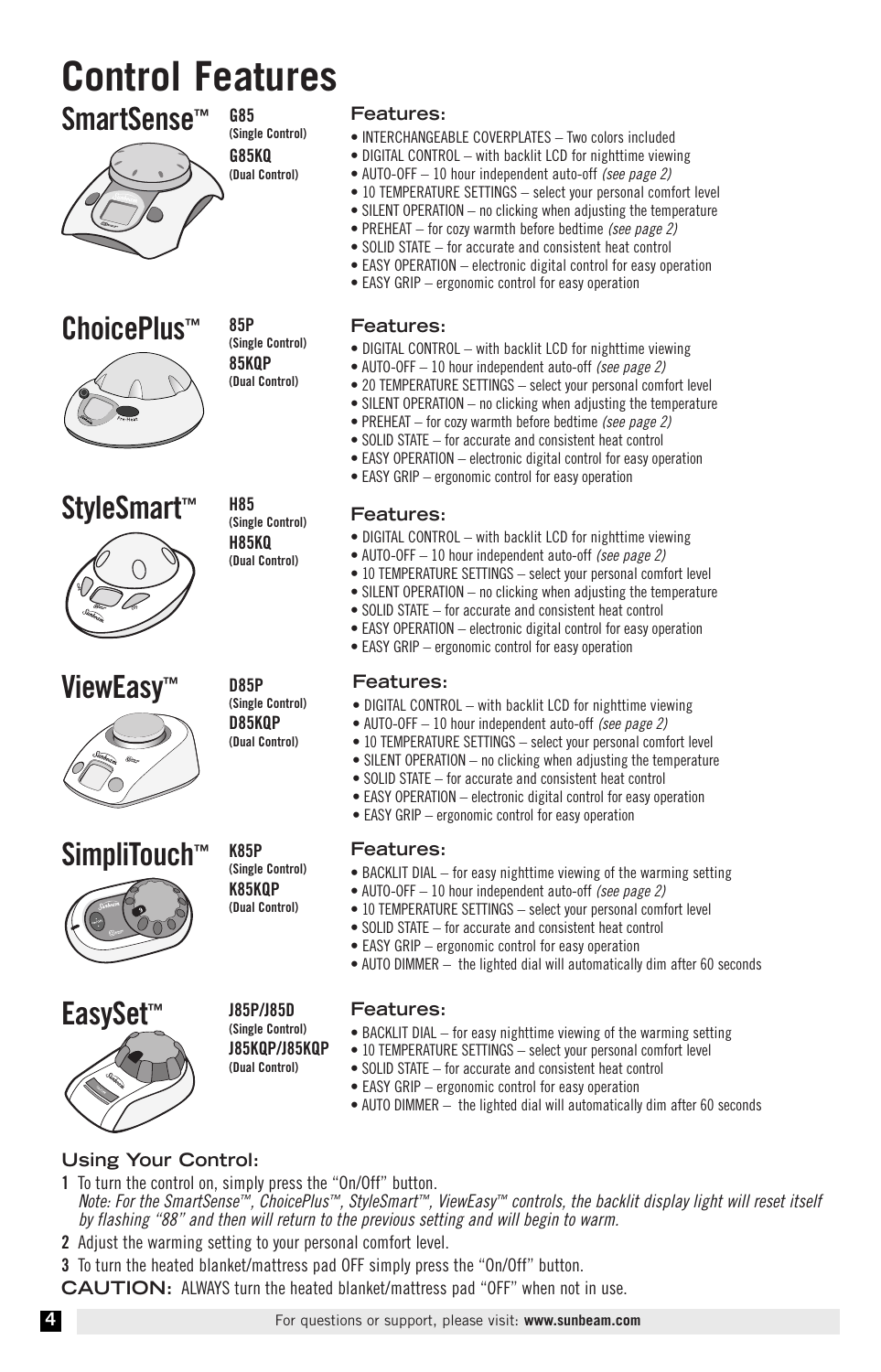### **Warming Throw Set Up**

When setting up your warming throw, be sure to follow the steps below in order.

- **1** Locate the warming throw's information label near the module.
- Control Flag Tag **2** Make sure the cord is connected into the module at the bottom of the warming throw until the plastic hinges click into place. **CAUTION:** Cord must be COMPLETELY CONNECTED. A risk of fire could result from a loose connection. **3 2**





**3** Plug the warming throw power cord into a 110-120 volt wall outlet.



- **CAUTION:** Do not plug main power cord into the wall outlet until you have completely set up your warming product per the instructions.
- Disconnect power cord from wall before detaching control from warming product.
- Always make sure cords are NOT trapped or pinched between bed slats, mattress, springs, against wall, foot board or bed frame, or between furniture, walls or chairs.

**CAUTION:** Do not attempt to force the plug. This appliance has a polarized plug (one blade is wider than the other). To reduce the risk of electrical shock, this plug is intended to fit only one way into an outlet. If the plug does not fit in the outlet, reverse the plug. If it still does not fit, contact a qualified electrician.

### **Control Features**



#### **Using Your Warming Throw Control:**

**1** To turn the throw on simply press the round gray button. The indicator light will glow, depending on which setting the warming throw is set, and the warming throw will begin to warm.

**CAUTION:** ALWAYS turn the warming throw "OFF" and disconnect the power cord from the outlet when not in use.

**2** To turn the warming throw OFF simply press the round gray button through the different settings until the temperature setting lights are not glowing.

#### **Features:**

- 3 TEMPERATURE SETTINGS select your personal comfort level
- SILENT OPERATION no clicking when adjusting the temperature
- SOLID STATE for accurate and consistent heat control
- EASY OPERATION electronic control for easy operation
- EASY GRIP ergonomic control for easy operation
- AUTO-OFF (SlimStyle AO only) 3 hour Auto-Off *(see page 2)*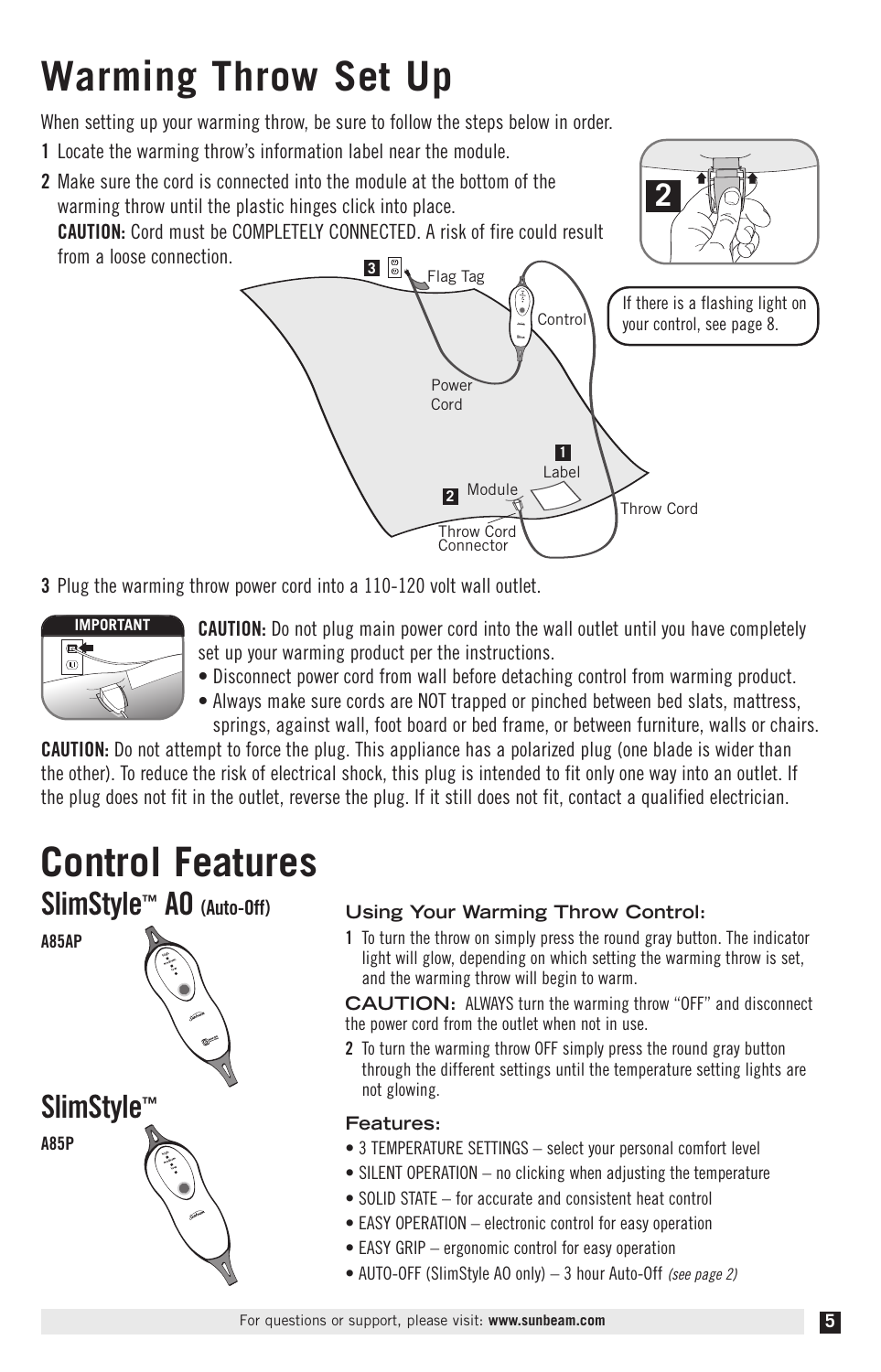### **Care and Cleaning OF YOUR WARMING PRODUCT**

#### *We recommend washing before initial use.*

#### **Before Washing or Storing Your Warming Product:**

- **1** Disconnect power cord from wall BEFORE detaching control cord from the warming product.
- **2** Ensure that no cords are still connected and none of the wires have worn through the fabric.
- **3** Carefully follow all washing instructions or your warming product may shrink and possibly cause a fire hazard.
- **DO NOT** submerge control in water.
- **DO NOT** dry clean your warming product. Dry cleaning solvents may damage the wires.
- **DO NOT** use bleach or cleaning fluids.
- **DO NOT** use a wringer.
- **DO NOT** iron your warming product.
- **DO NOT** use mothballs or sprays of any kind.
- **DO NOT** reconnect the warming product or use it until it is COMPLETELY dry.
- **DO NOT** wash or put into water the power cord or any of the product's cords.

### **Taking care of your warming product is easy and safe as long as you follow a few simple steps.**

### **Machine Washing**

- **1** Presoak the blanket/mattress pad/throw for 15 minutes in mild soap and lukewarm water.
- **2** Wash in mild soap and lukewarm water on the "delicate" or "gentle" cycle in the washer for two minutes. Remember, do not use bleach.
- **3** Rinse in fresh, lukewarm water.
- **4** Spin dry in the washing machine. Then gently stretch to its original size.

#### **Machine Drying**

**Caution:** Do not use commercial dryers or the dryers at your local Laundromat.

They get too hot and would damage the wiring of the warming product.

- **1** Preheat the dryer on the "low" temperature setting for 2 minutes.
- **2** Place blanket/mattress pad/throw into the dryer and tumble dry for 10 minutes at a low temperature.
- **3** Remove the blanket/mattress pad/throw while it is still damp and gently stretch it to its original size.
- **4** Drape the warming product over a clothesline or a shower rod. DO NOT use clothespins.
- **5** Warming product must be COMPLETELY dry before reconnecting the power plug or control plug.

#### **Hand Washing**

- **1** Presoak the blanket/mattress pad/throw for 15 minutes in mild soap and lukewarm water.
- **2** Gently squeeze the soap suds through a few times.
- **3** Rinse in fresh, lukewarm water.

#### **Hand Drying**

- **1** Gently stretch the blanket/mattress pad/throw back to its original size.
- **2** Drape the warming product over a clothesline or hang over a shower rod. DO NOT use clothespins.
- **3** Warming product must be COMPLETELY dry before reconnecting the power plug or control plug.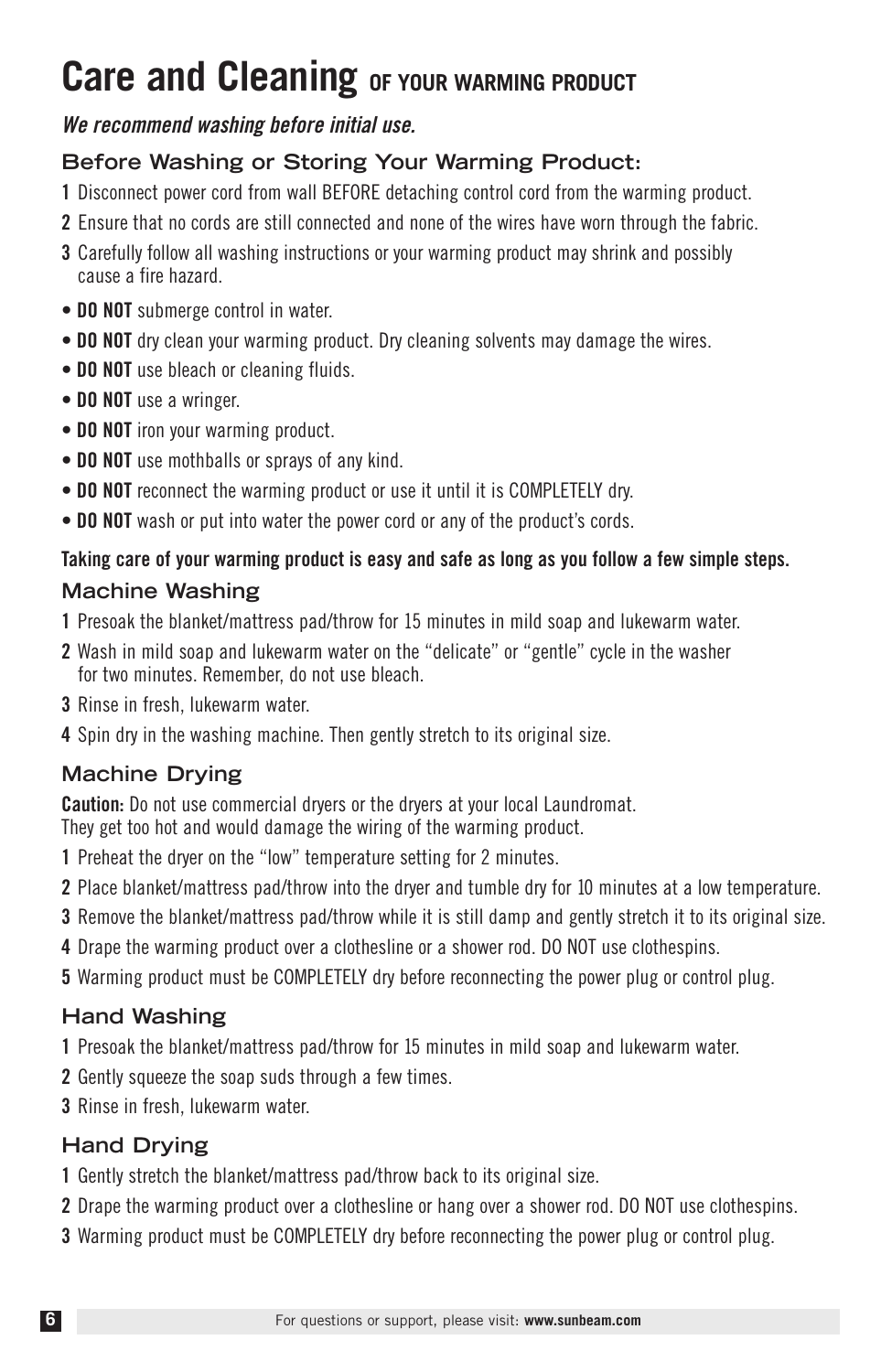### **Frequently Asked Questions OF YOUR WARMING PRODUCT**

#### **Q** *Who should NOT use the heated blanket, heated mattress pad or warming throw?*

- **A** The following people should NOT use the heated blanket, heated mattress pad or warming throw:
	- **An infant**
	- **A child**
	- **An incapacitated person**
	- **A paraplegic**
	- **A quadriplegic**
	- **A diabetic**
	- **Anyone insensitive to heat such as a person with poor blood circulation**
	- **Anyone who cannot clearly understand the instructions and/or operate the controls**

#### **Q** *What do the Underwriters Laboratories (UL) or (ETL) labels mean? What do either of these labels mean about safety of Sunbeam warming products?*

**A** Underwriters Laboratories (UL) develops product safety standards for a large range of products and performs independent tests based on these standards. Products tested by UL and which have passed all the safety standards are permitted to bear the UL label. Intertek Testing Services (ETL) is a certified, independent testing organization that tests products in accordance with UL safety standards and issues the ETL label for those products that meet the relevant UL standards. All Sunbeam® products are tested to UL standards and bear either the UL or ETL label to indicate that the product meets or exceeds UL/ETL safety standards for warming products.

#### **Q** *I have heard that some warming products have EMFs. What is this?*

**A** EMF stands for Electromagnetic Field. This is an electrical field that surrounds any wire that has current flowing along its length. Although several studies have been conducted to evaluate the impact, EMFs have not been proven to be harmful. In any event, Sunbeam<sup>®</sup> has reduced the strength of EMFs in its blankets/mattress pads/throws to very low levels.

#### **Q** *What do I do if my pet chews the cord, I lose my control or the control does not operate properly?*

**A** Please stop using the warming product immediately. Call our Consumer Service number listed under How to Obtain Warranty Service and ask for instructions on how and where to send the warming product.

### **Q** *My control feels warm to the touch. Is this a problem?*

**A** No. The control will feel warm to the touch when functioning properly.

*(FAQs continued on next page)*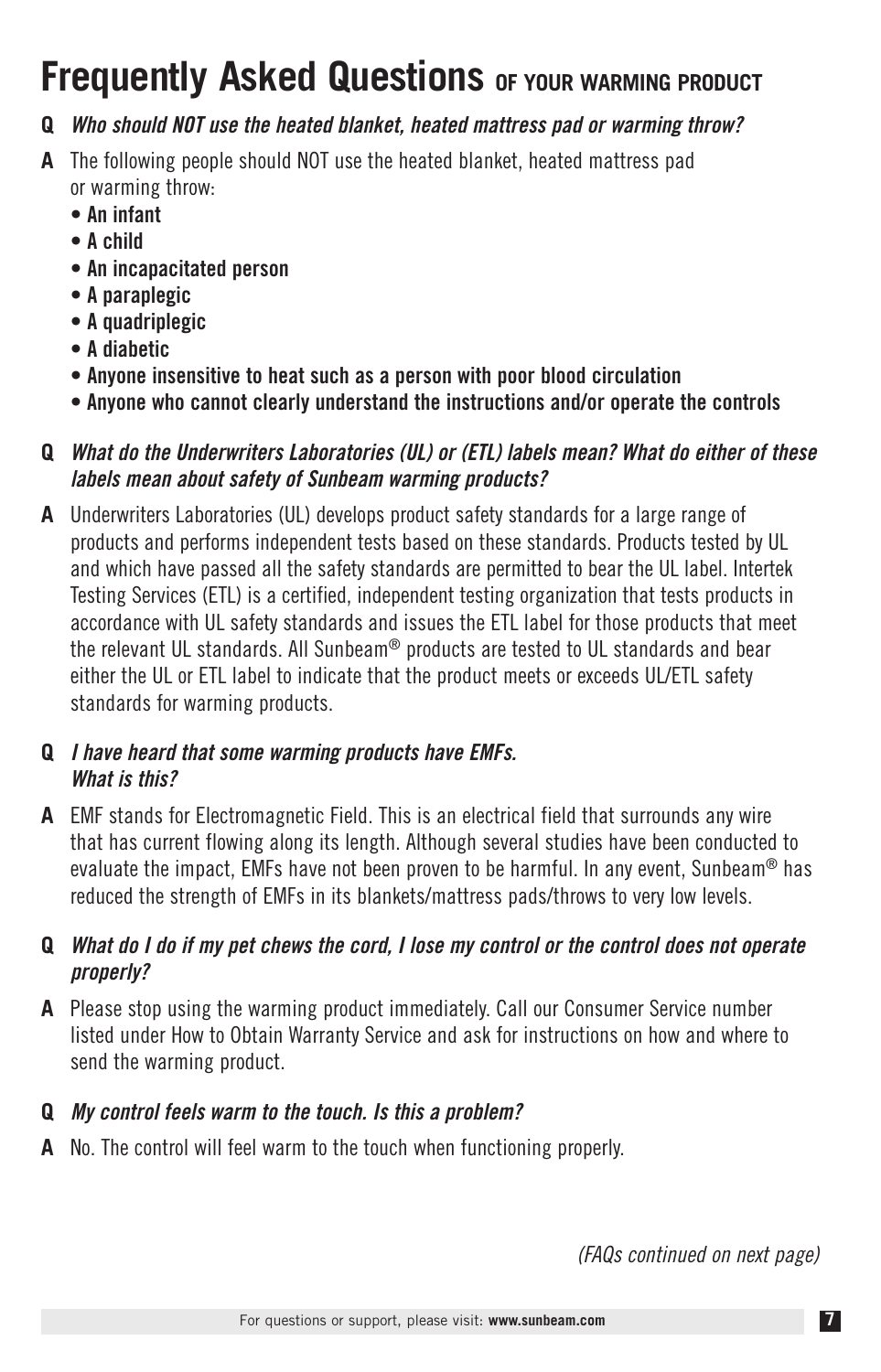#### **Q** *My heated blanket/heated mattress pad/warming throw doesn't heat properly.*

- **A** Your warming product is not a heating pad. It will not feel hot to the touch when laid out flat in a normal manner. Try the following fold test to see if it is operating properly:
	- **1** Fold the heated blanket, heated mattress pad or warming throw 3 times over.
	- **2** Make sure the control cord is connected to the module and then plug the power cord into an outlet.
	- **3** Turn on your warming product, then turn the control to the highest setting and wait 5 to 7 minutes.
	- **4** Put your hand between the folds and you should feel the blanket/ mattress pad/throw warming up.

**Caution:** DO NOT continue the test for more than 7 minutes. DO NOT attempt to make any internal adjustments to this appliance. If you have tried all of the solutions above and the warming product still doesn't work, stop using it immediately, disconnect the power cord and contact Sunbeam Consumer Care.

#### **Q** *What does "FF" mean on my Electronic Digital Control?*

**A** The digital controls are designed to notify you in the event that a problem has been discovered by flashing "FF" on the display. Follow instructions on the flag tag to reset control. First, check the blanket/mattress pad for visual damage. If no visual damage is found, unplug the system from wall outlet. Check that the control is well-connected to the module. Plug the power cord into the wall outlet.

Set the control to "On." If the system still does not operate after 2 or 3 times trying to reset, disconnect the power cord and contact Sunbeam Consumer Care.

- **Q** *What does a flashing light mean on my EasySet™, SlimStyle™ AO or SlimStyle™ control ?*
- **A** These controls are designed to notify you in the event that a problem has been discovered by flashing the light on the control. Follow instructions on the flag tag to reset control. First, check the warming product for visual damage. If no visual damage is found, unplug the system from wall outlet. Check that the control is well-connected to the module. Plug the power cord into the wall outlet and turn the control On. If the product still does not operate after 2 or 3 times trying to reset, disconnect the power cord and contact Sunbeam Consumer Care.





**Models: ViewEasy™, ChoicePlus™, StyleSmart™, SmartSense™**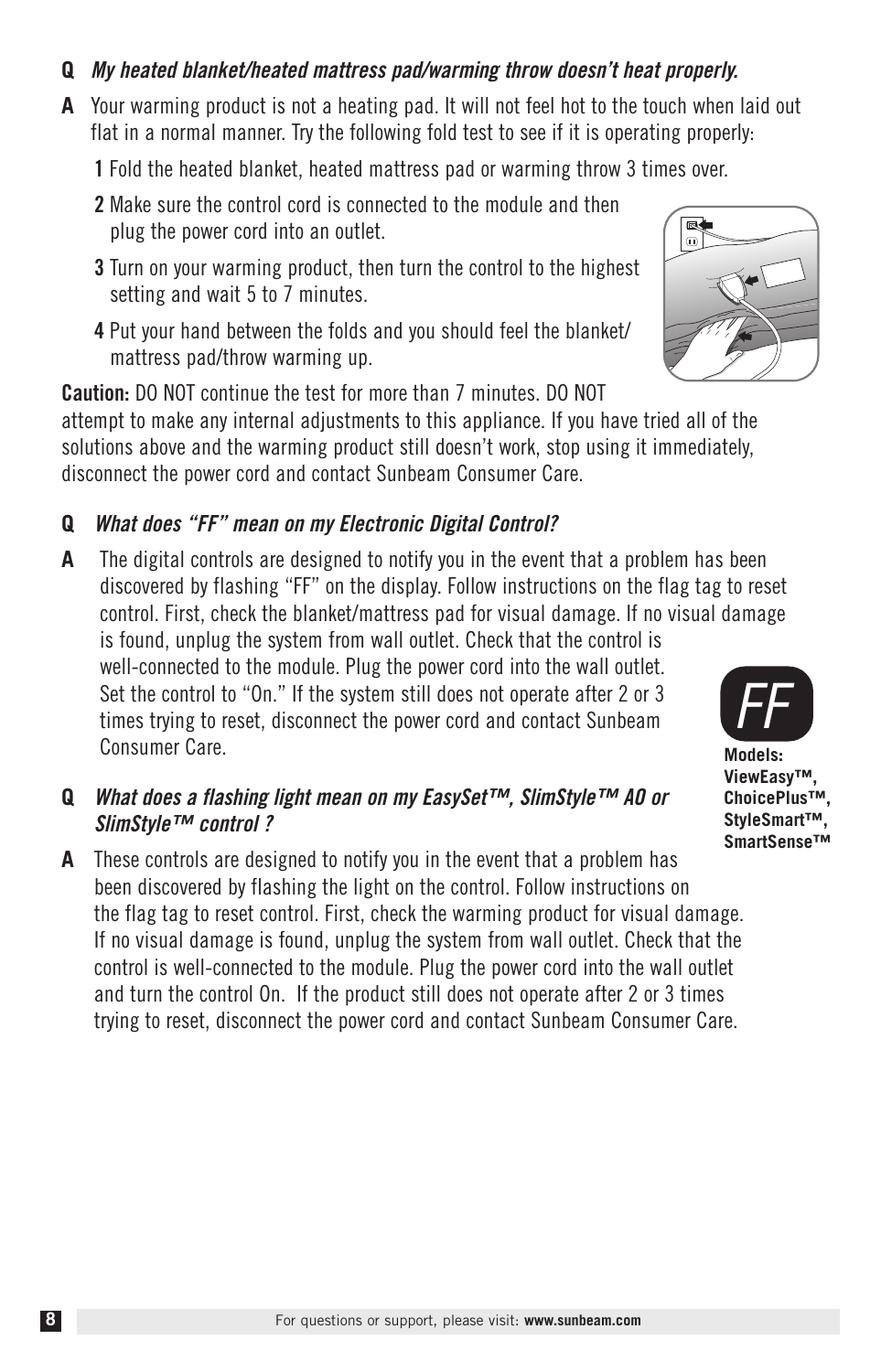### **Limited Warranty**

Sunbeam Products Inc. ("Sunbeam") warrants that for a period stated below from the date of purchase, this product will be free from defects in material and workmanship.

- All warming products branded Arlington™ will carry a **ONE** year limited warranty.
- All warming products branded Sunbeam® HomeChoice™, SlumberRest® Cuddler™ and Cuddle Up® will carry a **TWO** year limited warranty.
- All other warming products branded Sunbeam® and SlumberRest® will carry a **FIVE** year limited warranty.

Sunbeam, at its option, will repair or replace this product or any component of the product found to be defective during the warranty period. Replacement will be made with a new or remanufactured product or component. If the product is no longer available, replacement may be made with a similar product of equal or greater value. This is your exclusive warranty. This warranty is valid for the original retail purchaser from the date of initial retail purchase and is not transferable. Keep the original sales receipt. Proof of purchase is required to obtain warranty performance. Sunbeam dealers, service centers or retail stores selling Sunbeam products do not have the right to alter, modify or any way change the terms and conditions of this warranty. This warranty does not cover normal wear of parts or damage resulting from any of the following: negligent use or misuse of the product, use on improper voltage or current, use contrary to the operating instructions, disassembly or repair or alteration by anyone other than Sunbeam or an authorized service center. Further, the warranty does not cover Acts of God, or Nature, such as fire, flood, hurricanes and tornadoes. Sunbeam shall not be liable for any incidental or consequential damages caused by the breach of any express or implied warranty. Except to the extent prohibited by applicable law, any implied warranty of merchantability or fitness for a particular purpose is limited in duration to the duration of the above warranty. Some states, provinces or jurisdictions do not allow the exclusion or limitation of incidental or consequential damages or limitations on how long an implied warranty lasts, so the above limitations or exclusion may not apply to you. This warranty gives you specific legal rights, and you may also have other rights that vary from state to state.